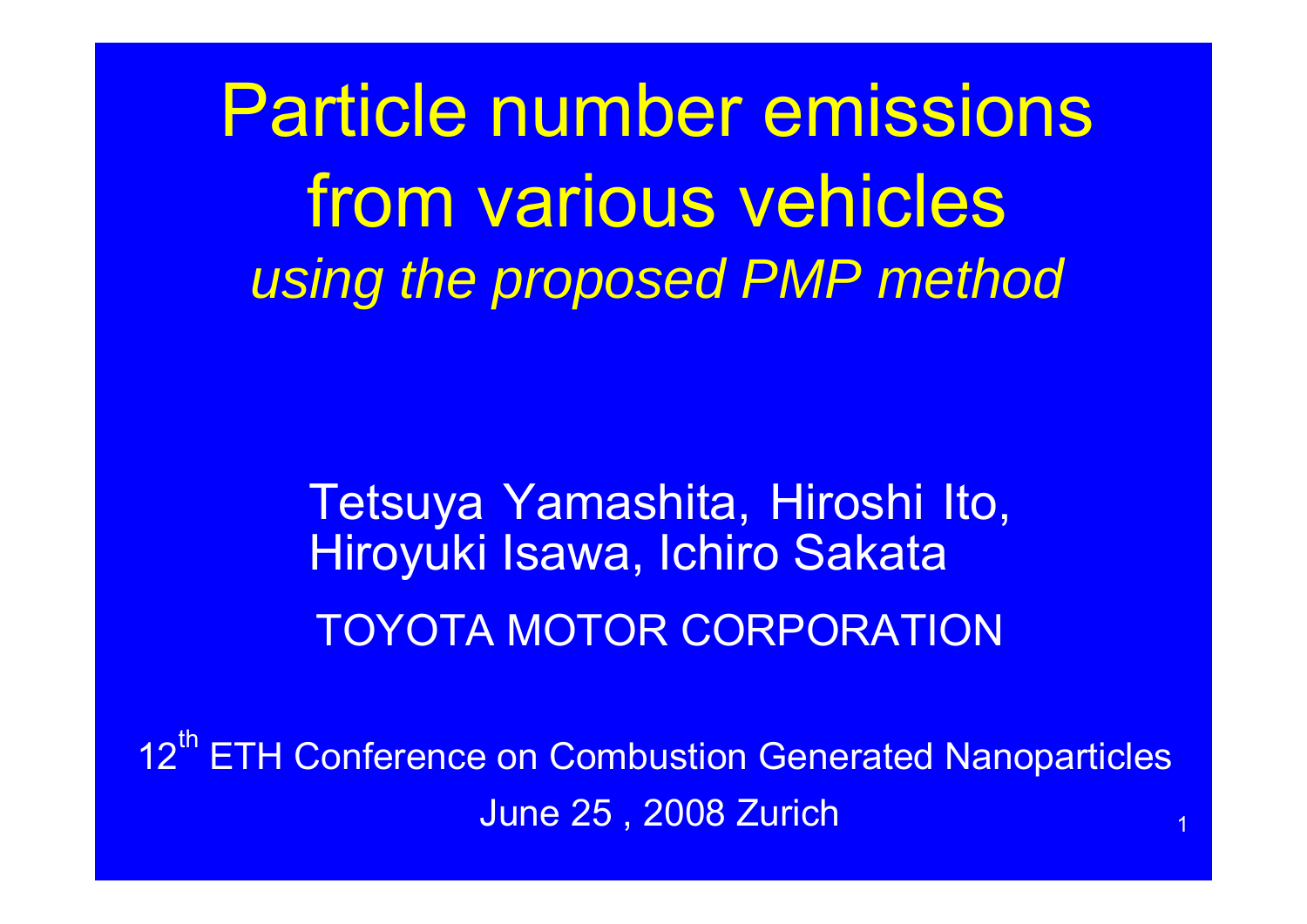# **Contents**

- 1. Background
- 2. Particle number emissions
- 3. Accuracy of particle number measurement
- 4. Challenges for particle number measurement
- 5. Summary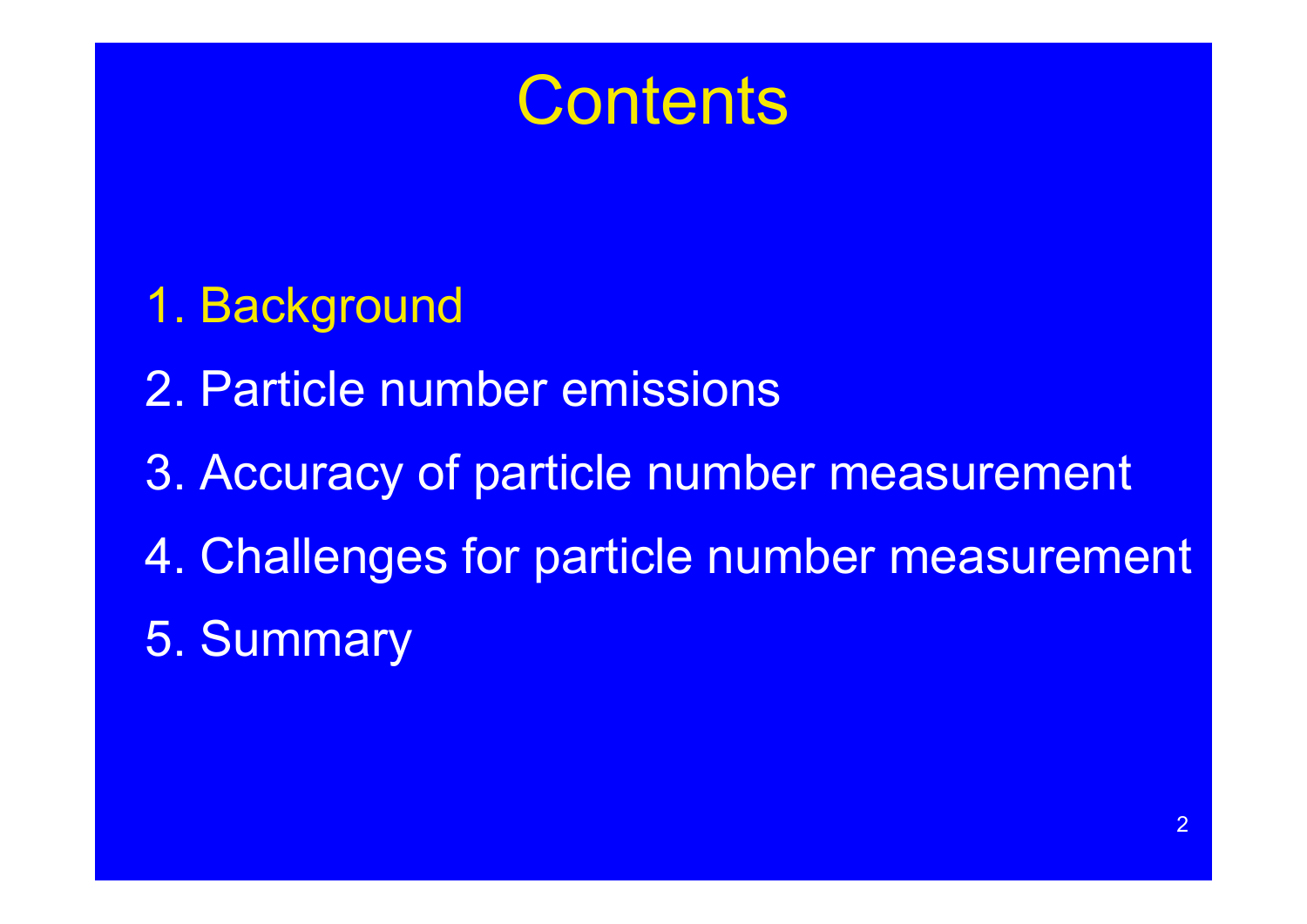# Emission standards for LDV

Particle number regulation will be introduced from Euro 5b

|                                | Particle number(#/km) |                         | Particulate mass(mg/km) |                        |  |
|--------------------------------|-----------------------|-------------------------|-------------------------|------------------------|--|
|                                | <b>Diesel</b>         | Gasoline <sup>*2</sup>  | <b>Diesel</b>           | Gasoline <sup>*2</sup> |  |
| Euro <sub>5a</sub><br>$2009 -$ |                       |                         | 5.0                     | 5.0                    |  |
| Euro5b<br>$ 2011 -$            | $6.0 \times 10^{11}$  |                         | 4.5                     | 4.5                    |  |
| Euro <sub>6</sub><br>$2014 -$  | $6.0 \times 10^{11}$  | undecided <sup>*1</sup> | 4.5                     | 4.5                    |  |

The particle number limit to be defined before Euro 6

\*2 Application to direct injection engines only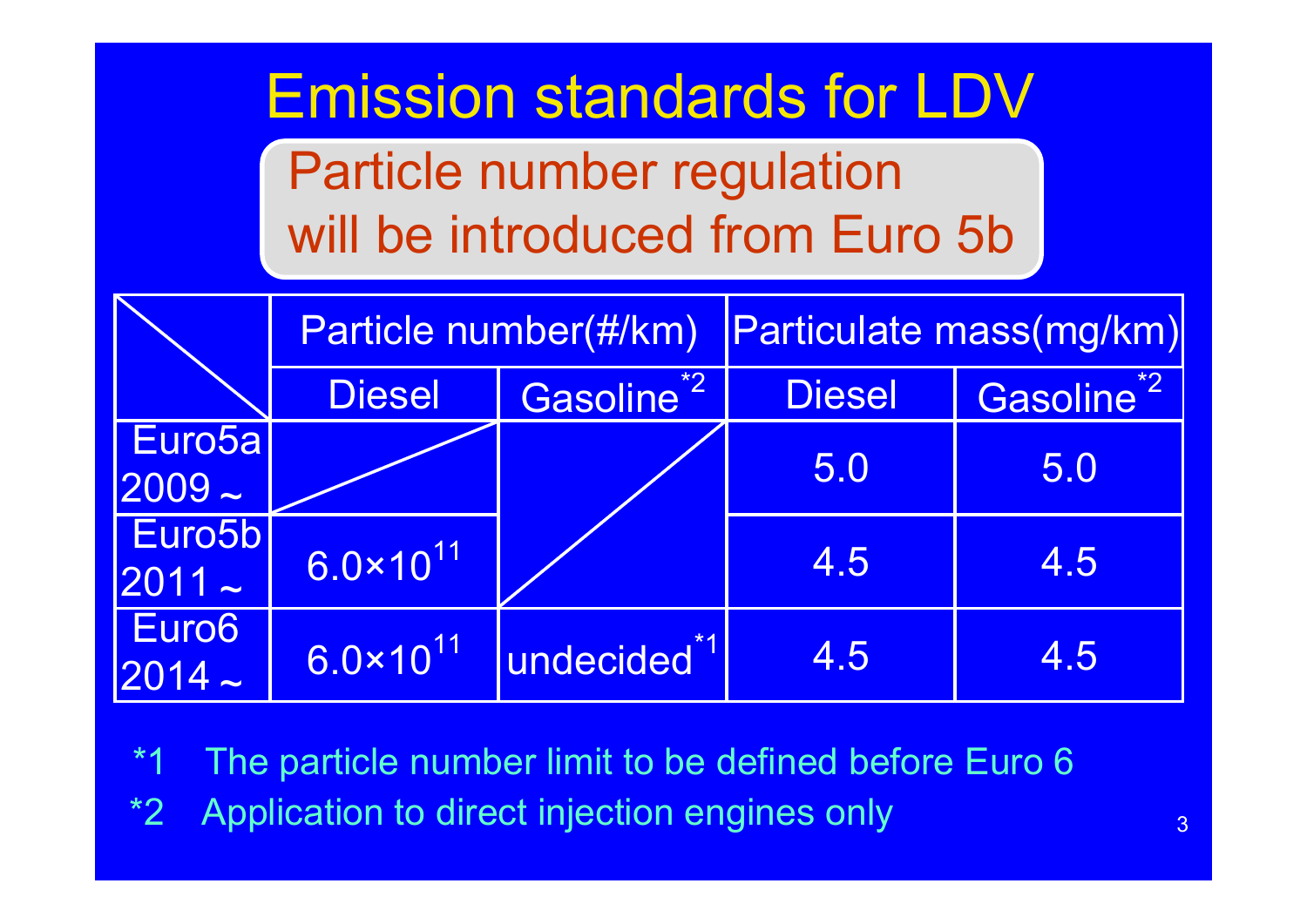# Schematic of particle sampling system

#### Measured particle :

solid particles between 23nm and 2.5<sub>U</sub>m in diameter

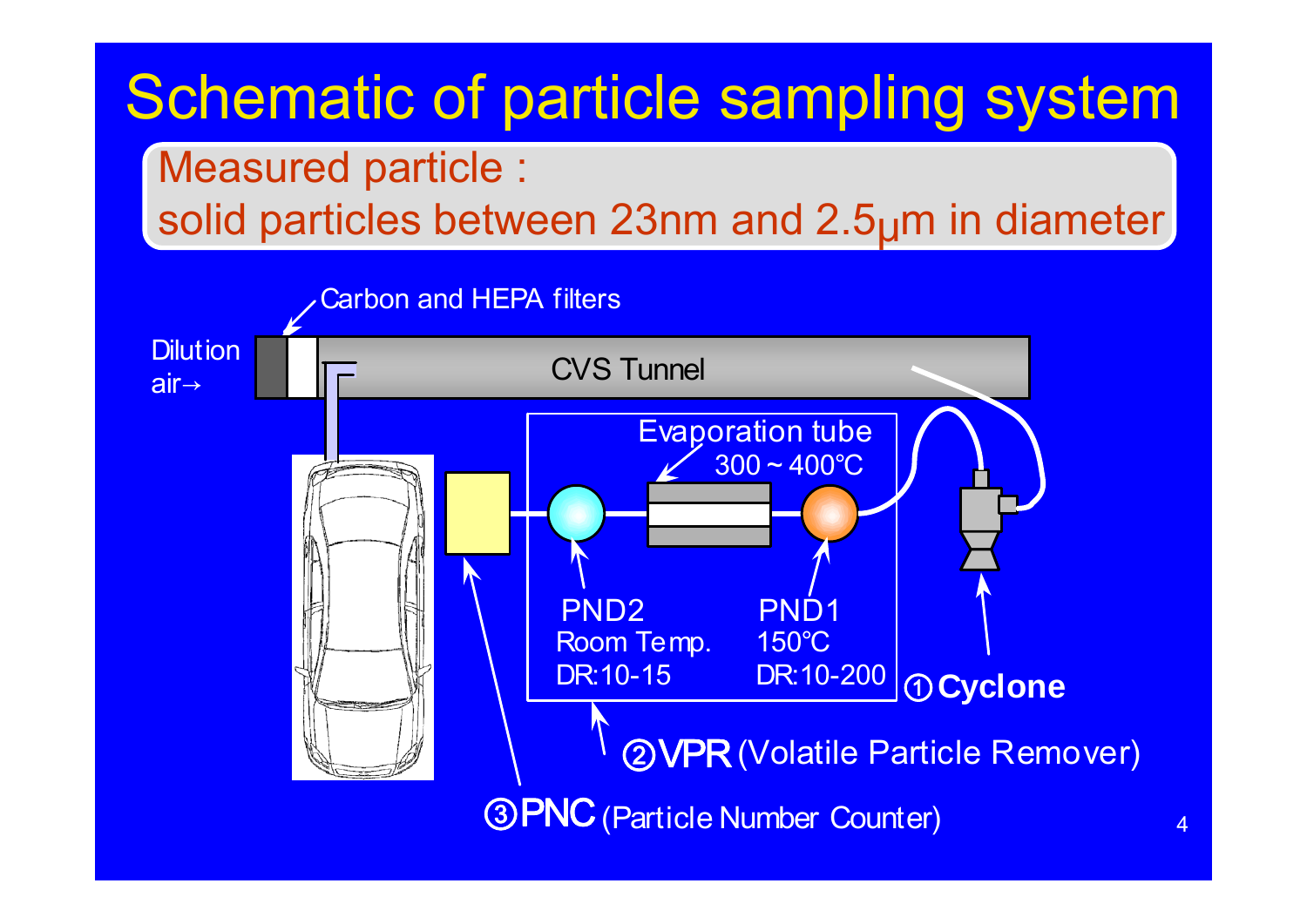**Objectives** 

- 1. Evaluation of particle number emissions
- 2. Clarification of the accuracy of particle number measurement
- 3. Clarification of the challenges for particle number measurement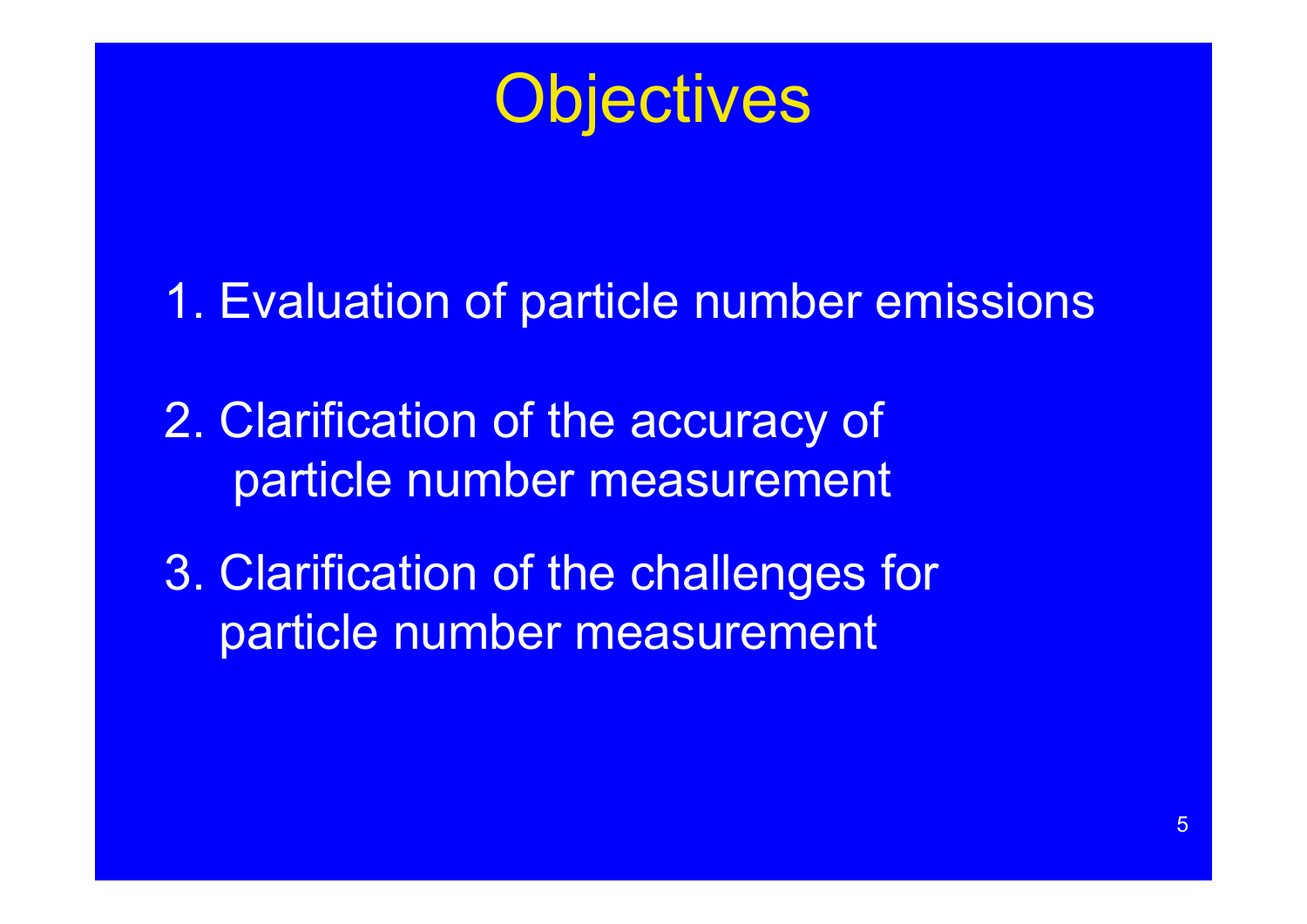

- 1. Background
- 2. Particle number emissions
- 3. Accuracy of particle number measurement
- 4. Challenges for particle number measurement
- 5. Summary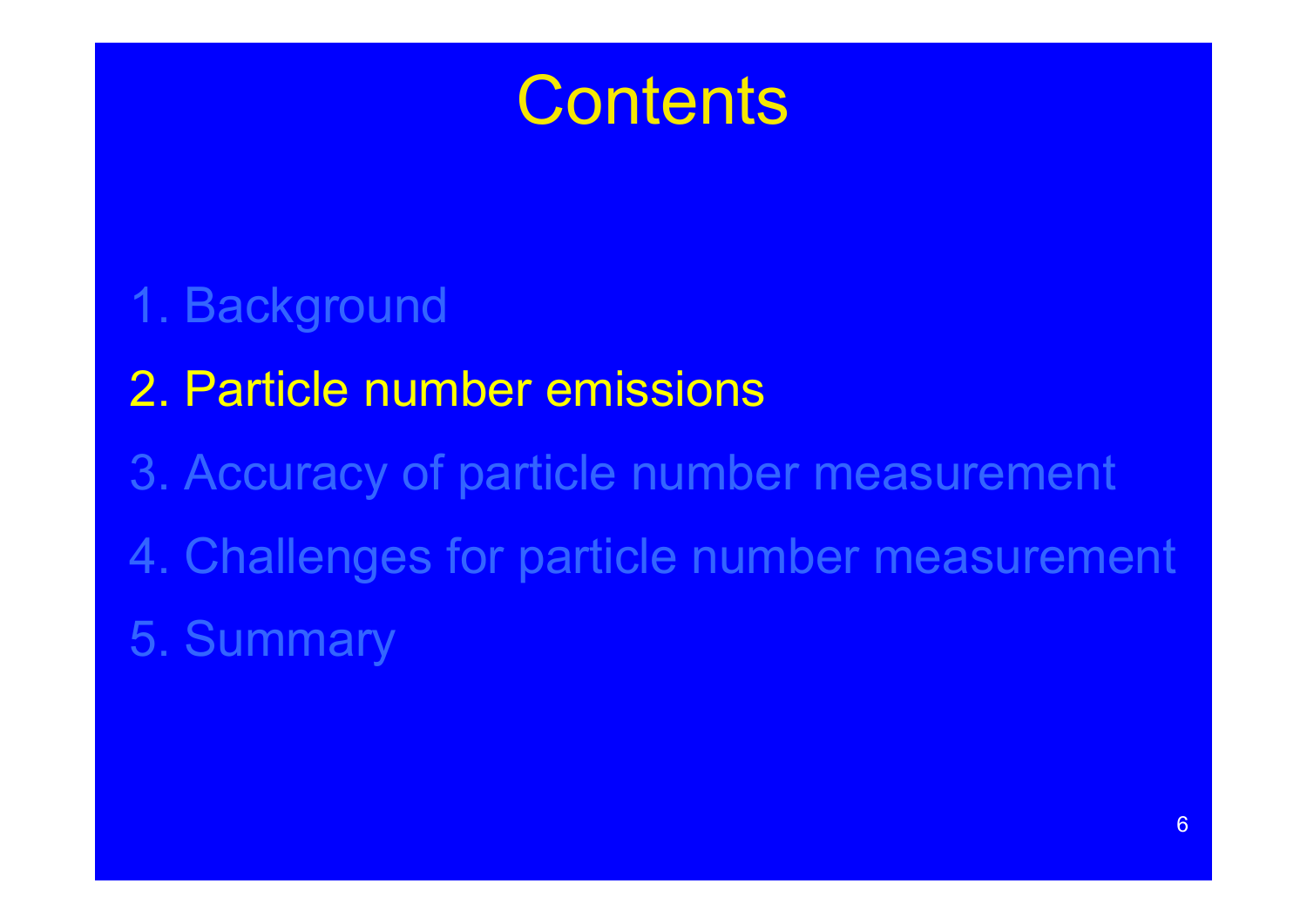# Specification of the test vehicles

|                |                 |                    |                  | <b>After</b>     |                 |
|----------------|-----------------|--------------------|------------------|------------------|-----------------|
|                |                 |                    | <b>Engine</b>    | treatment        | <b>Emission</b> |
|                | Fuel            | <b>Engine type</b> | displacement (L) | system           | regulation      |
| D <sub>1</sub> |                 | <b>DI, L4</b>      | 2.0              | <b>DPNR</b>      | Euro4           |
| D <sub>2</sub> |                 | <b>DI, L4</b>      | 2.2              | <b>DPNR</b>      | Euro4           |
| D <sub>3</sub> | <b>Diesel</b>   | <b>DI, L4</b>      | 2.2              | <b>DPNR</b>      | Euro4           |
| D <sub>4</sub> |                 | <b>DI, L4</b>      | 2.2              | <b>DPF</b>       | Euro4           |
| D <sub>5</sub> |                 | <b>DI, L4</b>      | 2.0              | <b>DPF</b>       | Euro4           |
| D <sub>6</sub> |                 | <b>DI, L4</b>      | 2.2              | <b>DOC</b>       | Euro4           |
| G <sub>1</sub> |                 | MPI, L6            | 3.0              | 3way Cat.        | <b>LEV</b>      |
| G <sub>2</sub> | <b>Gasoline</b> | MPI, V6            | 3.0              | 3way Cat.        | Euro4           |
| G <sub>3</sub> |                 | MPI, V6            | 4.0              | <b>3way Cat.</b> | Euro4           |
| G <sub>4</sub> |                 | <b>DI, V6</b>      | 3.0              | 3way Cat.        | <b>J-SULEV</b>  |
| G <sub>5</sub> |                 | <b>DI, V6</b>      | 2.5              | 3way Cat.        | Euro4           |
| G <sub>6</sub> | <b>Gasoline</b> | DI, V6             | 3.0              | 3way Cat.        | Euro4           |
| G7             |                 | <b>DI, V6</b>      | 2.5              | 3way Cat.        | Euro4           |
| G8             |                 | <b>DI, V8</b>      | 4.6              | 3way Cat.        | Euro4           |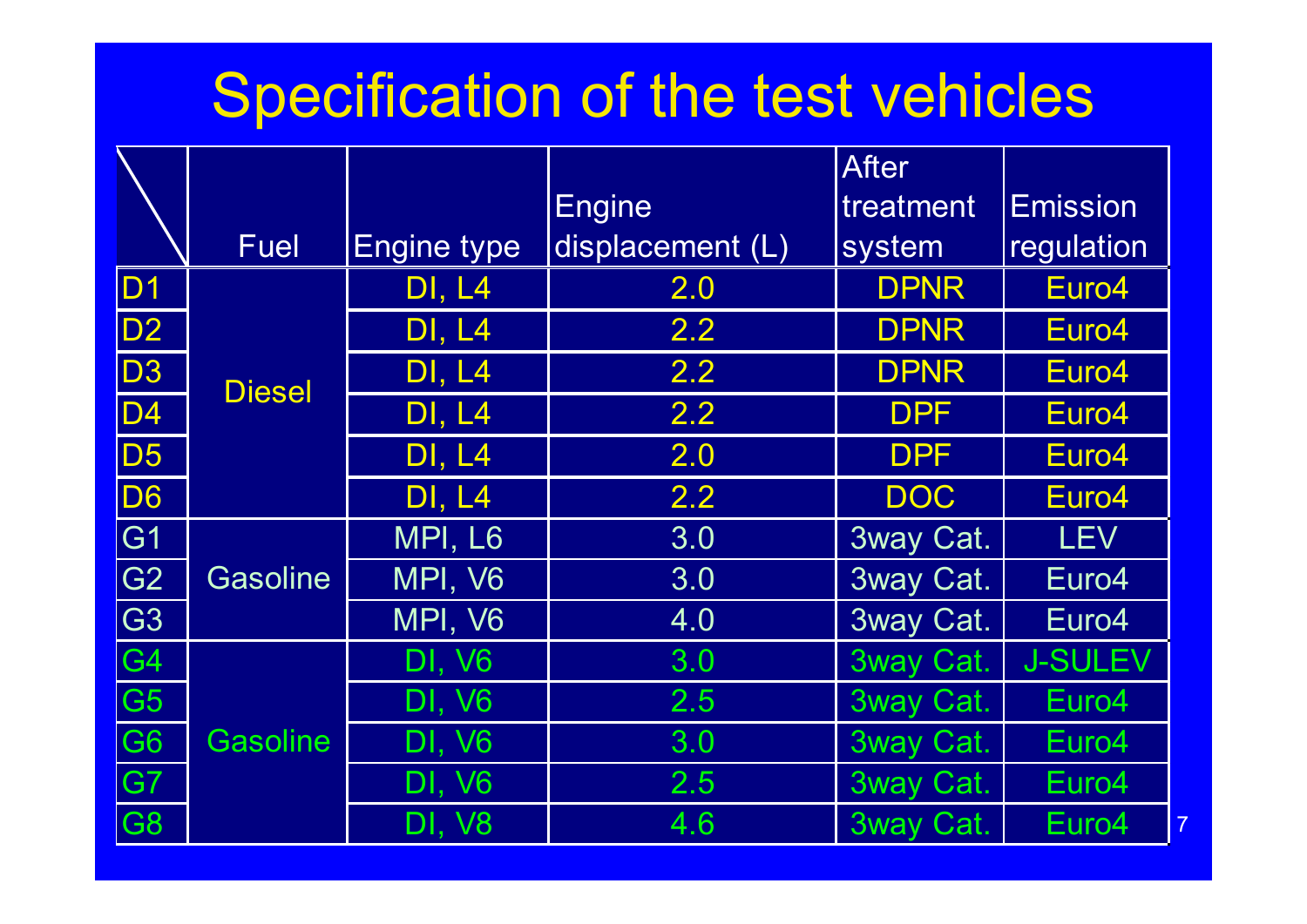# Particle number emissions

DPNR and DPF results are roughly similar to MPI

#### NEDC mode

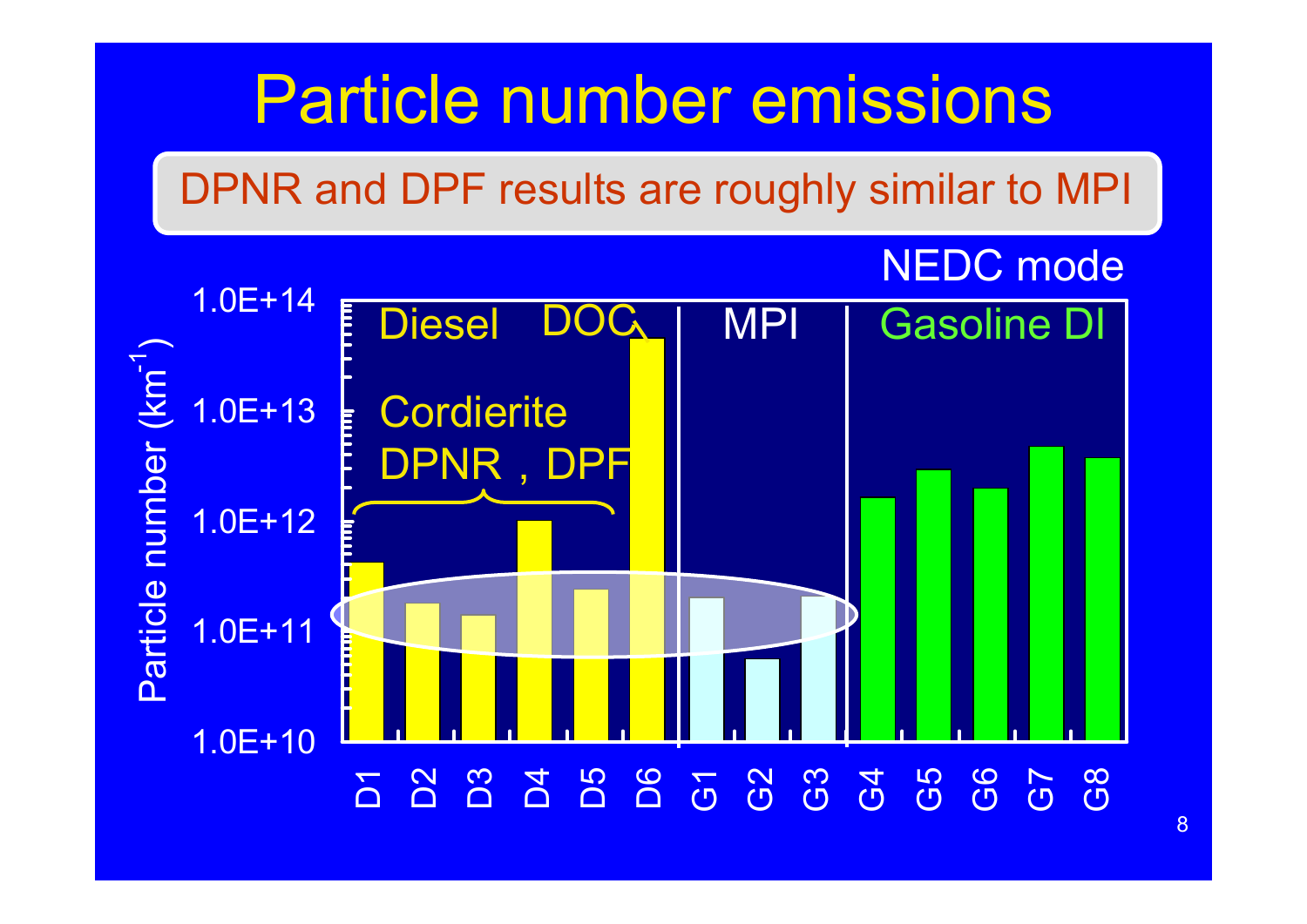# Particle number data in PMP

#### **Consolidation of Particle Number Data**

Department for<br>**Transport** 



the source : PMP progress since GRPE 55, GRPE-55-29,2008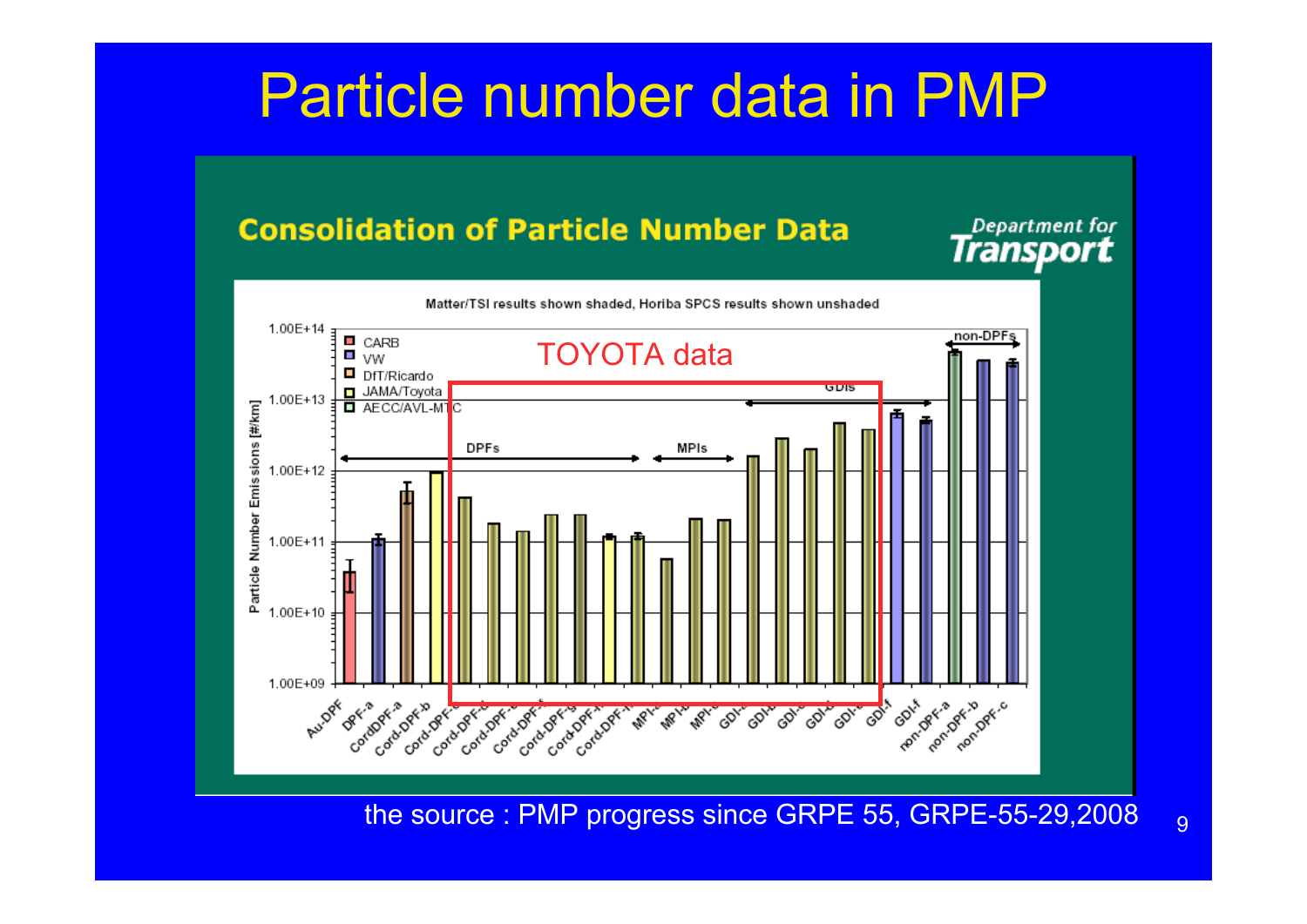## Correlation between PM mass and number

Particle number decreases by reducing PM mass

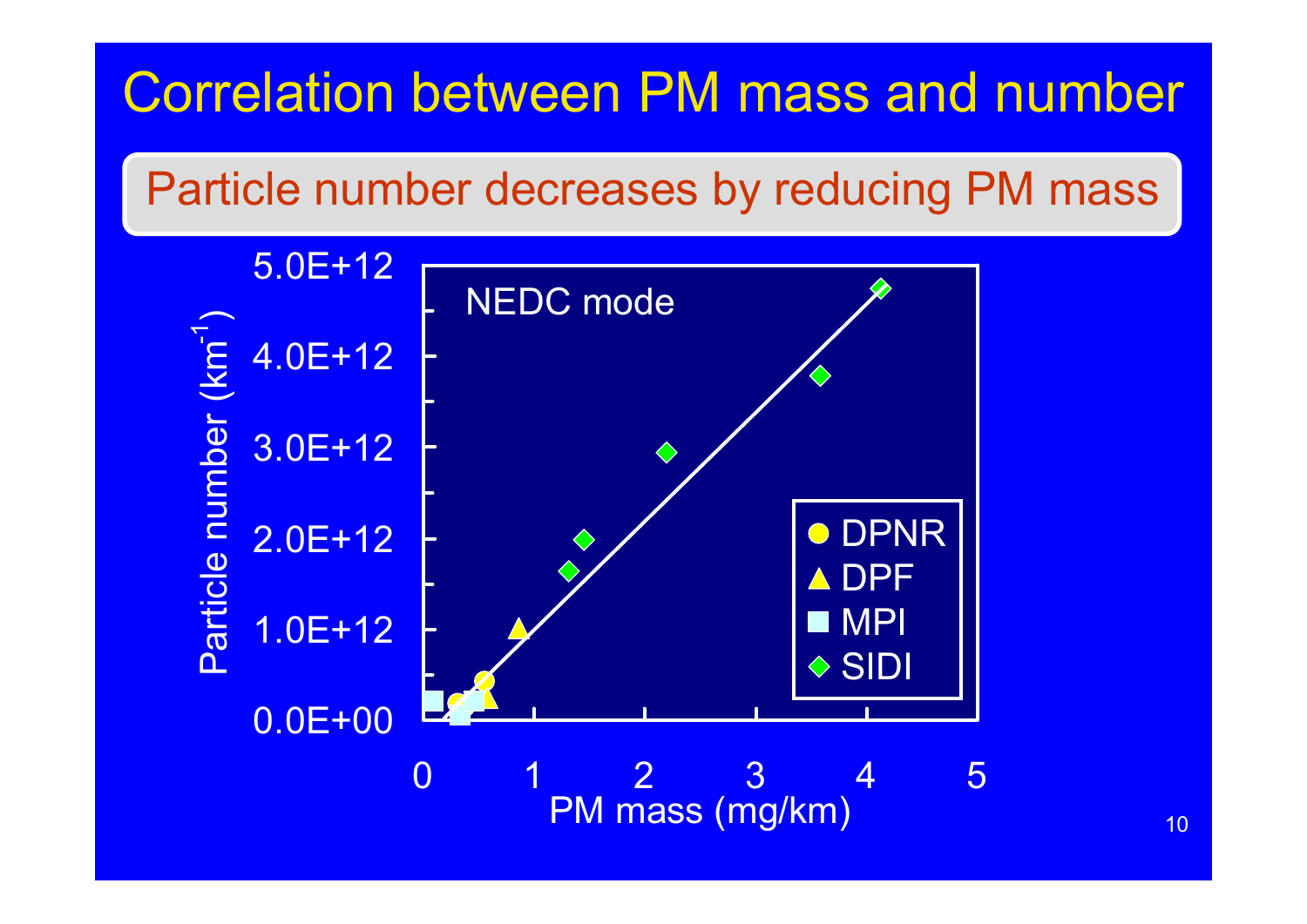

- 1. Background
- 2. Particle number emissions
- 3. Accuracy of particle number measurement
- 4. Challenges for particle number measurement
- 5. Summary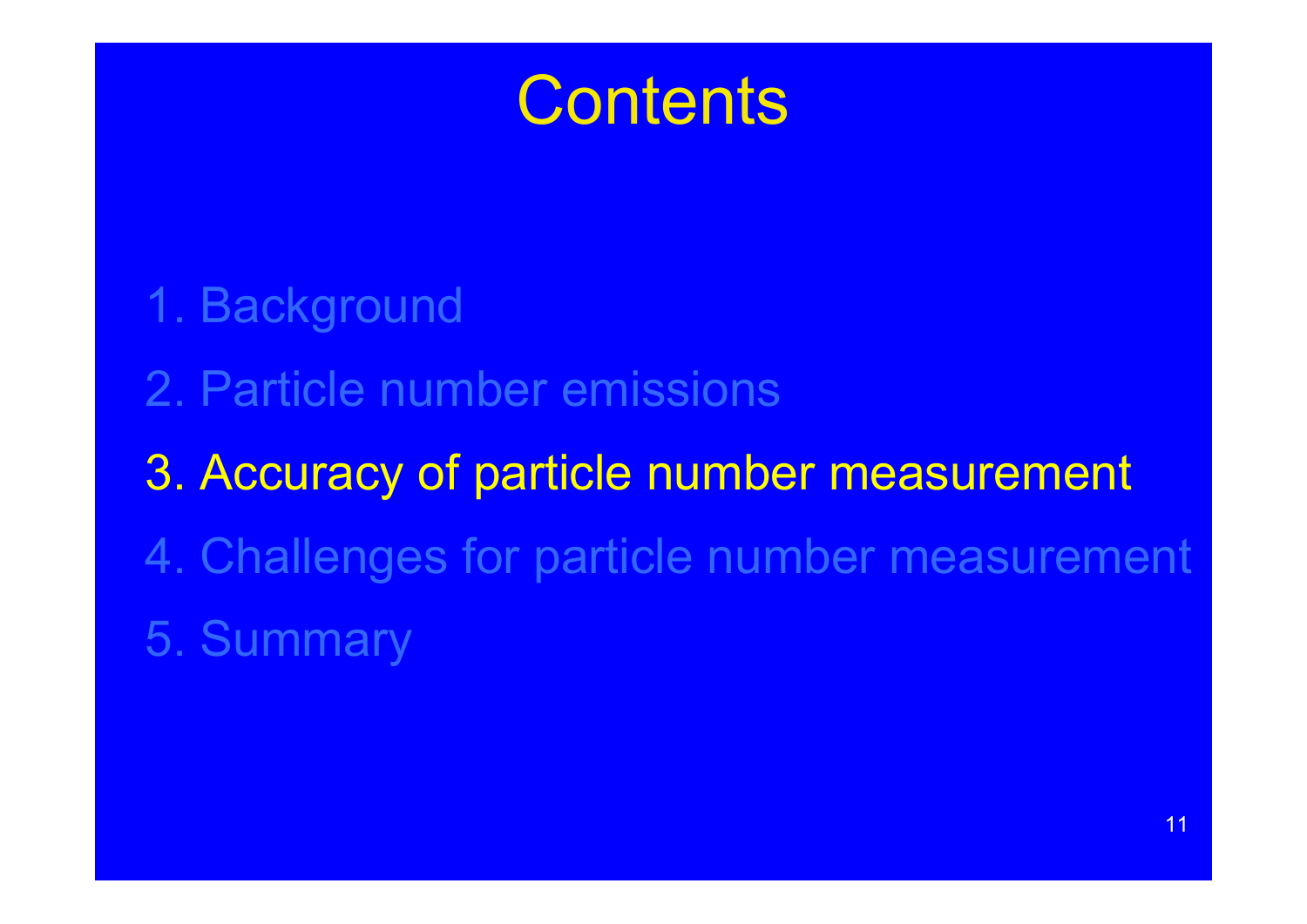# Reproducibility

Reproducibility of PN measurement is better compared to PM mass measurement



Particle number (PN)

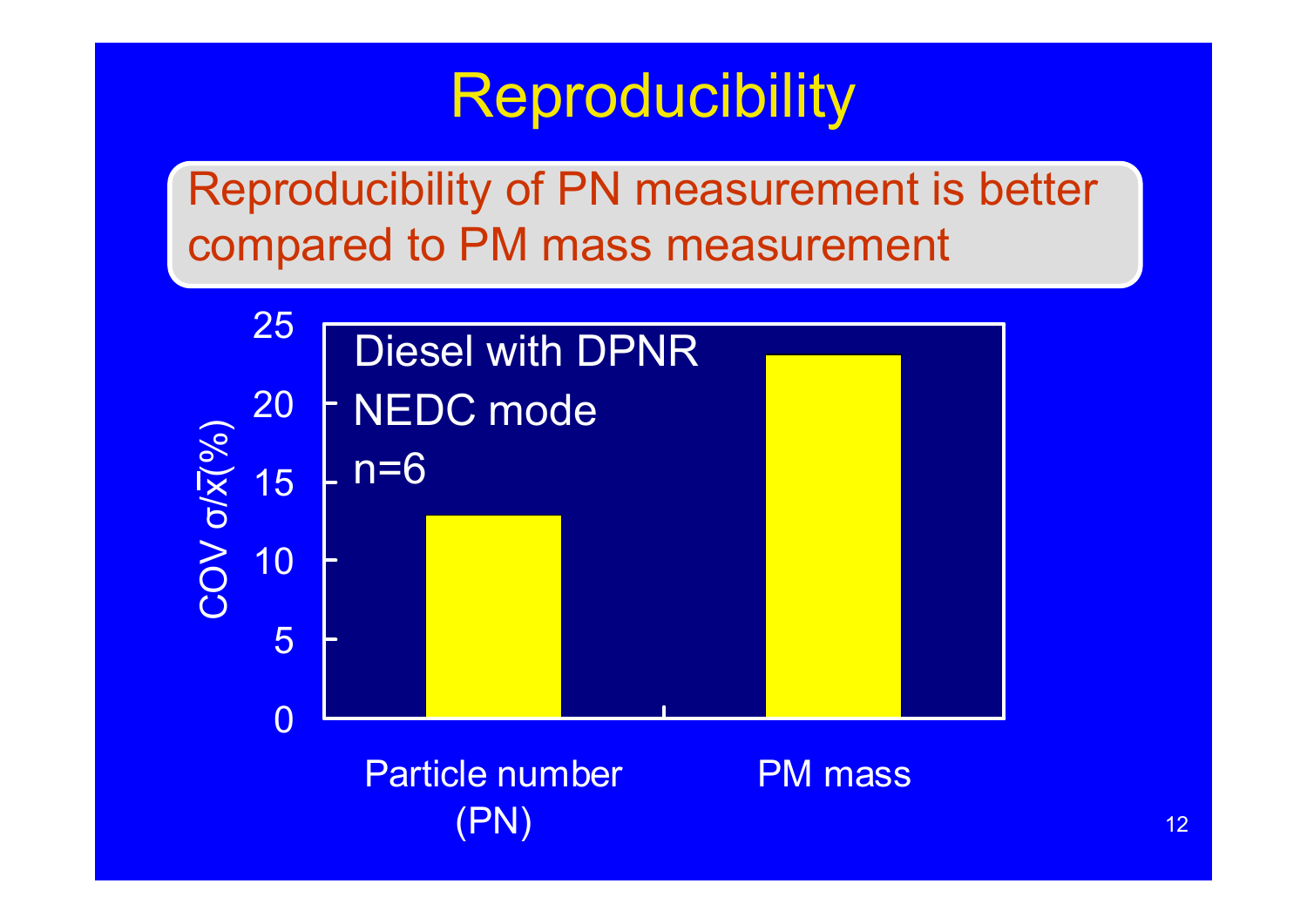### Dilution tunnel background Particle Number(PN) emission is less affected by PN background

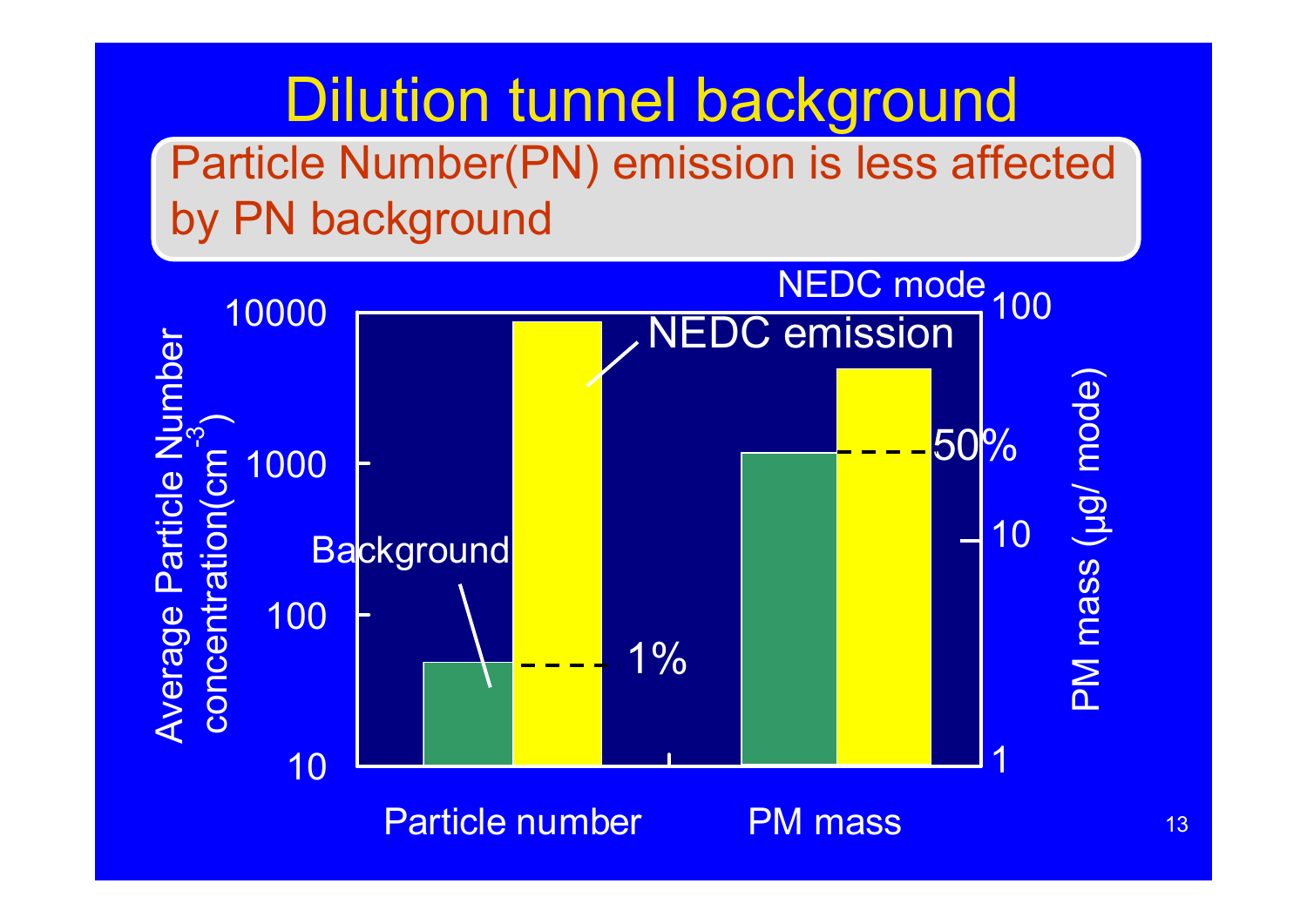# Comparison between same model of instruments

Good agreement with each other <sup>⇒</sup>Variation should be confirmed by using more instruments



Simultaneous sampling with instrument A and B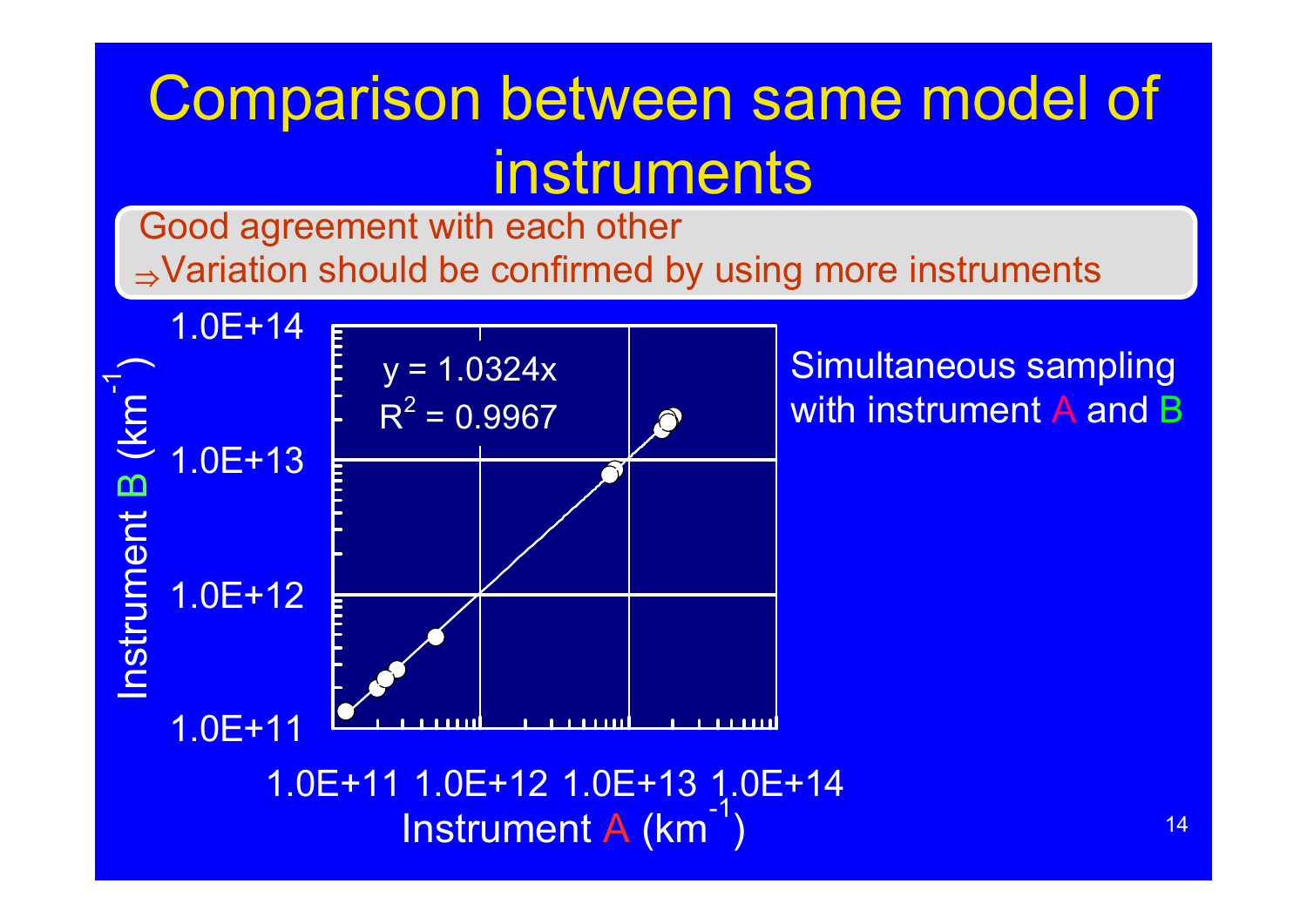# **Contents**

- 1. Background
- 2. Particle number emissions
- 3. Accuracy of particle number measurement
- 4. Challenges for particle number measurement
- 5. Summary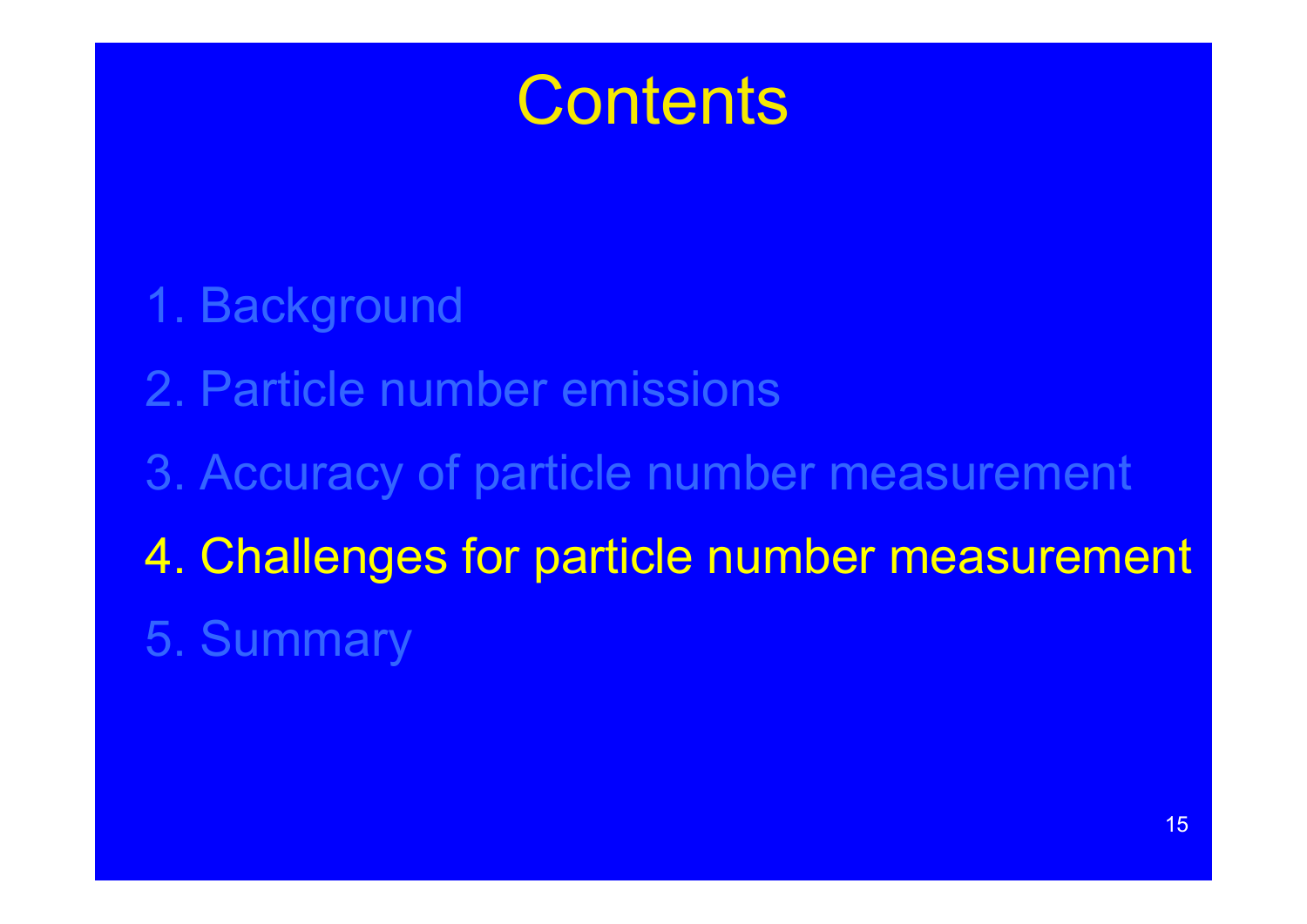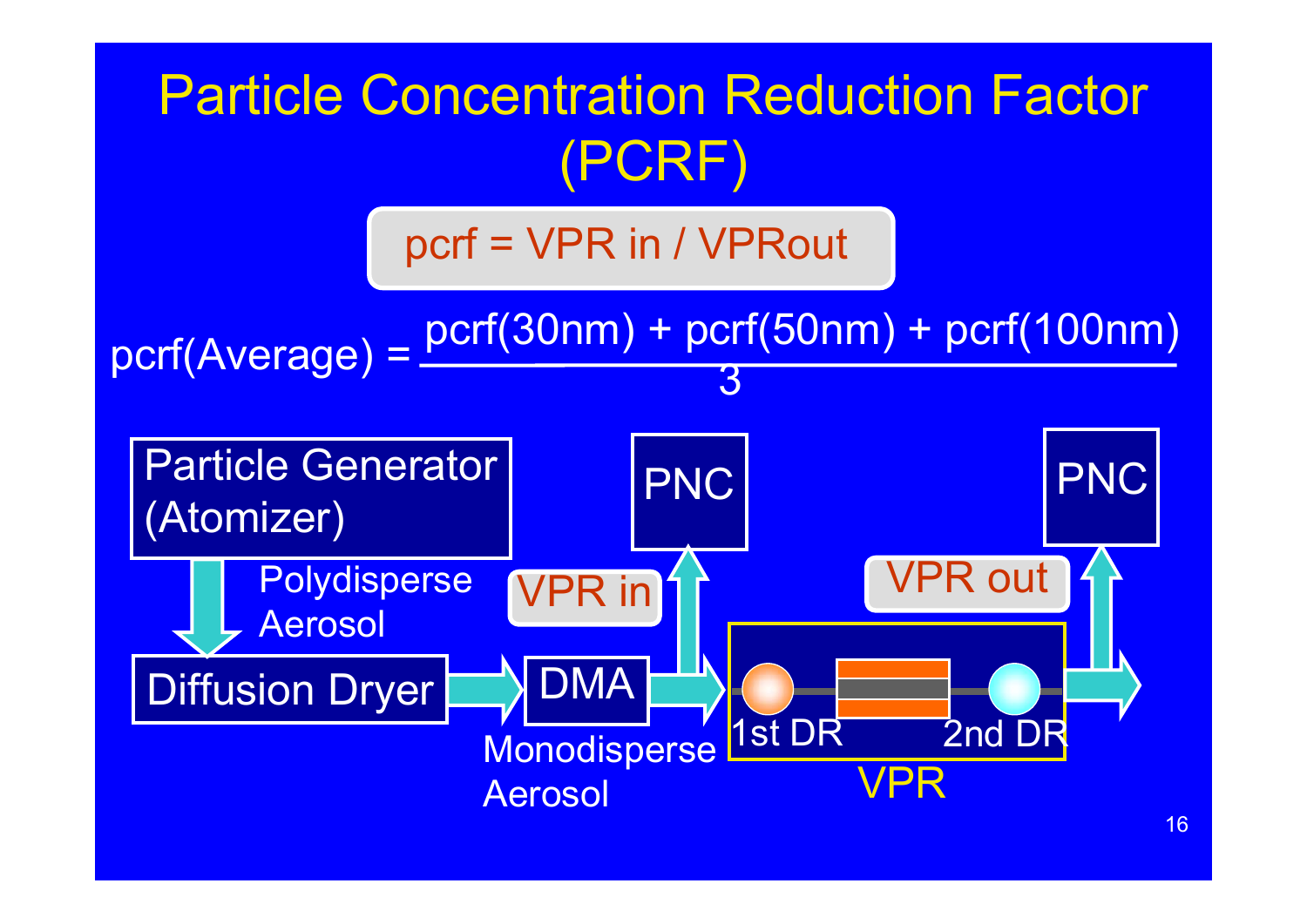### pcrf in the case of NaCl

### pcrf increases with smaller particle diameters

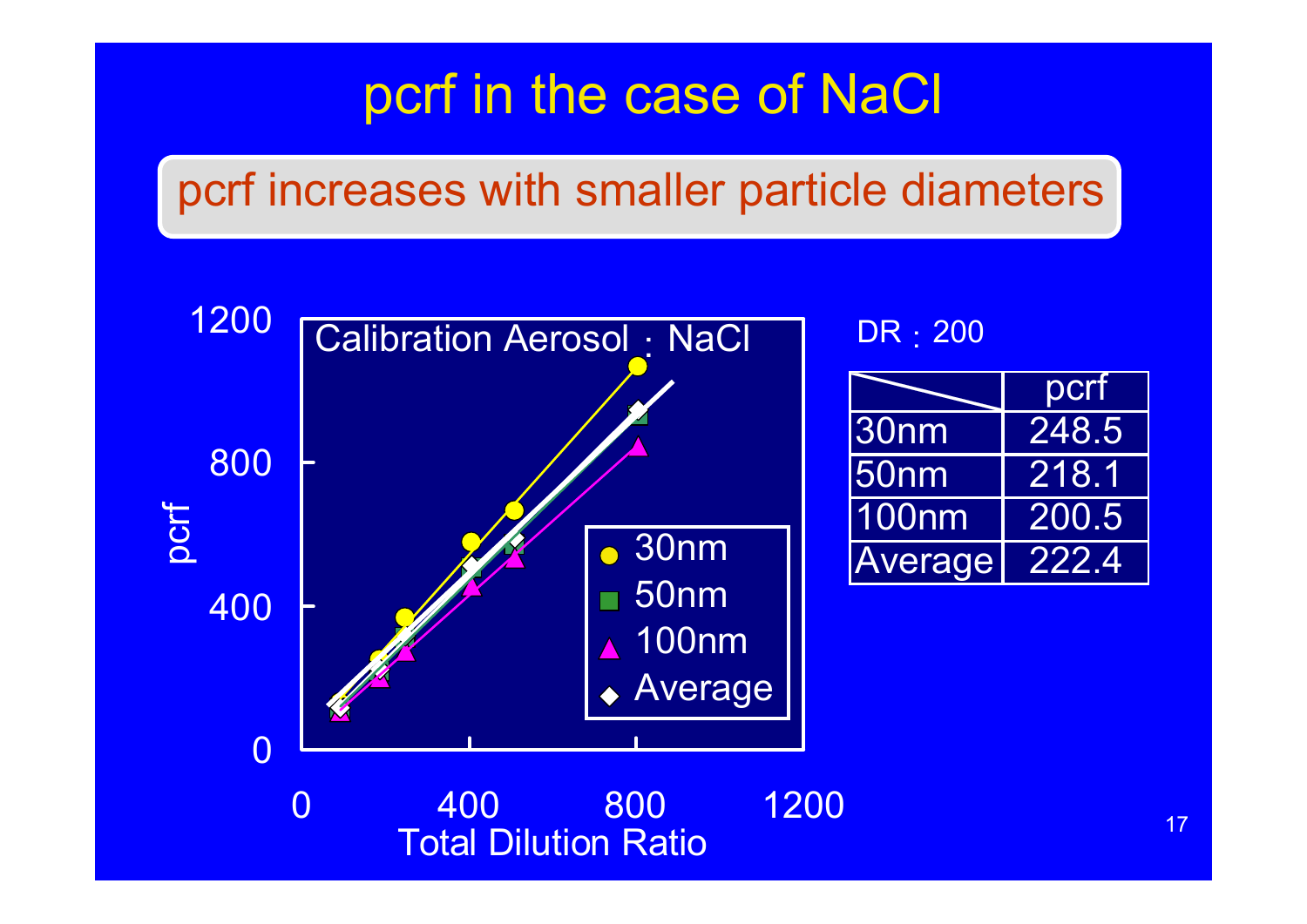# Equation of particle number emission

$$
N=\frac{V\cdot k\cdot C\cdot port\cdot}{10^3}
$$

*N*: particle number emission (#/km)

- *V*: Volume of the diluted gas at standard conditions(L/test)
- *k*:Calibration factor to correct the particle number counter measurements to the level of the reference instrument

C : Corrected concentration of particles (#/cm<sup>3</sup> )

p c r f : mean particle concentration reduction factor **of the VPR at the dilution setting used for the test** *d* : distance corresponding to the operating cycle (km)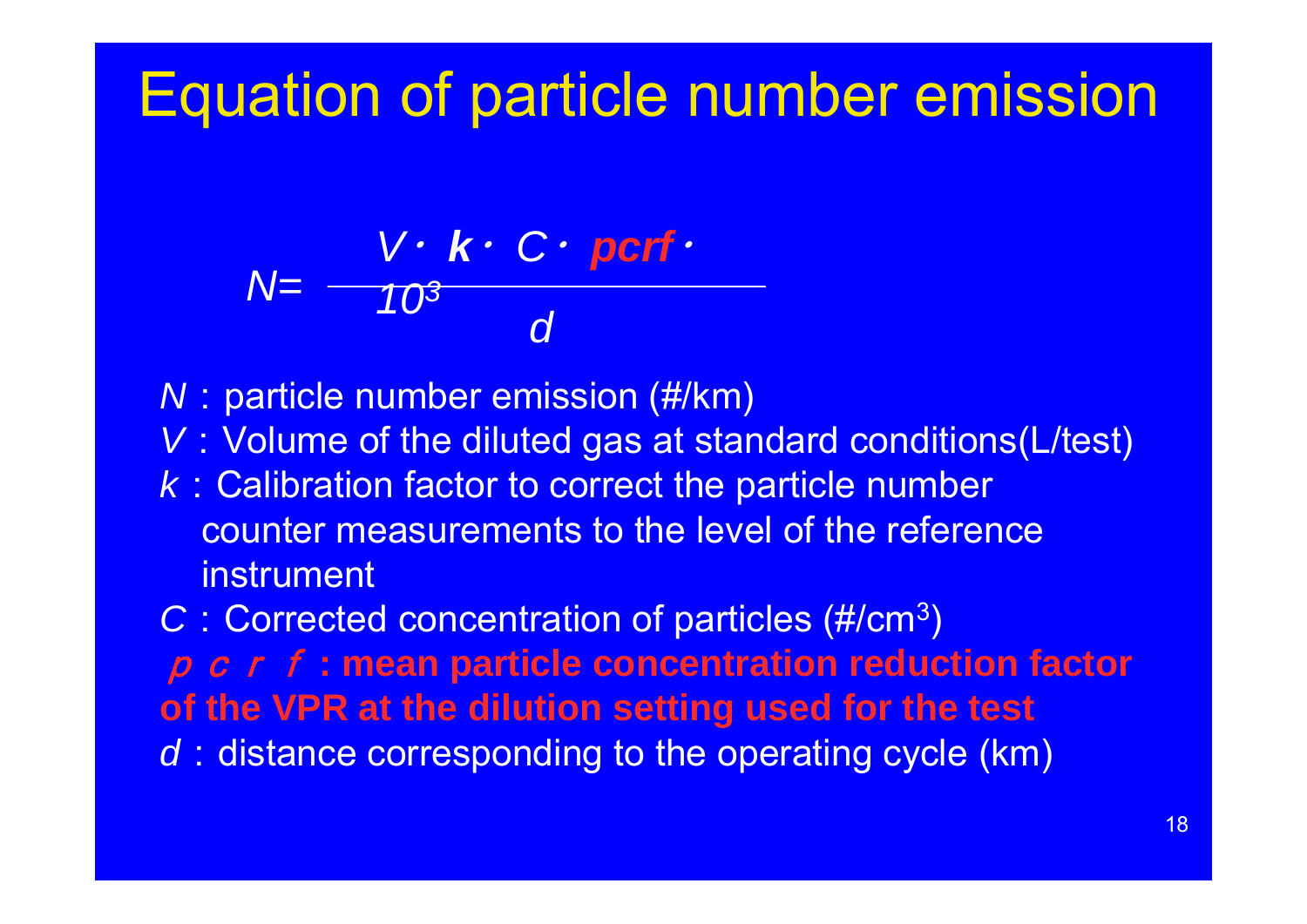# pcrf correction results

### pcrf correction result varies with size distribution

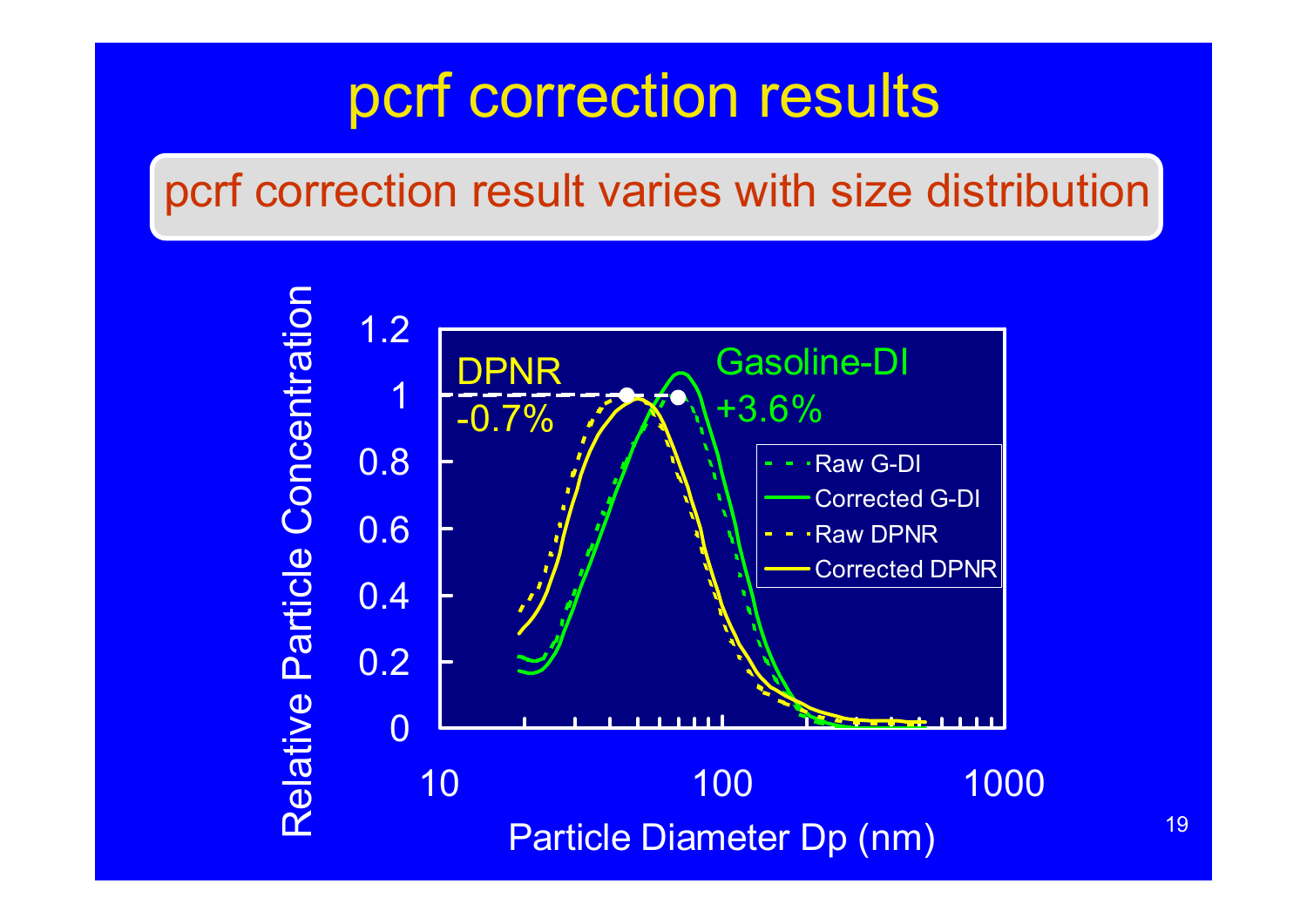## PNC calibration - counting efficiency -

Counting efficiency of calibration aerosol should be similar to that of exhaust particles

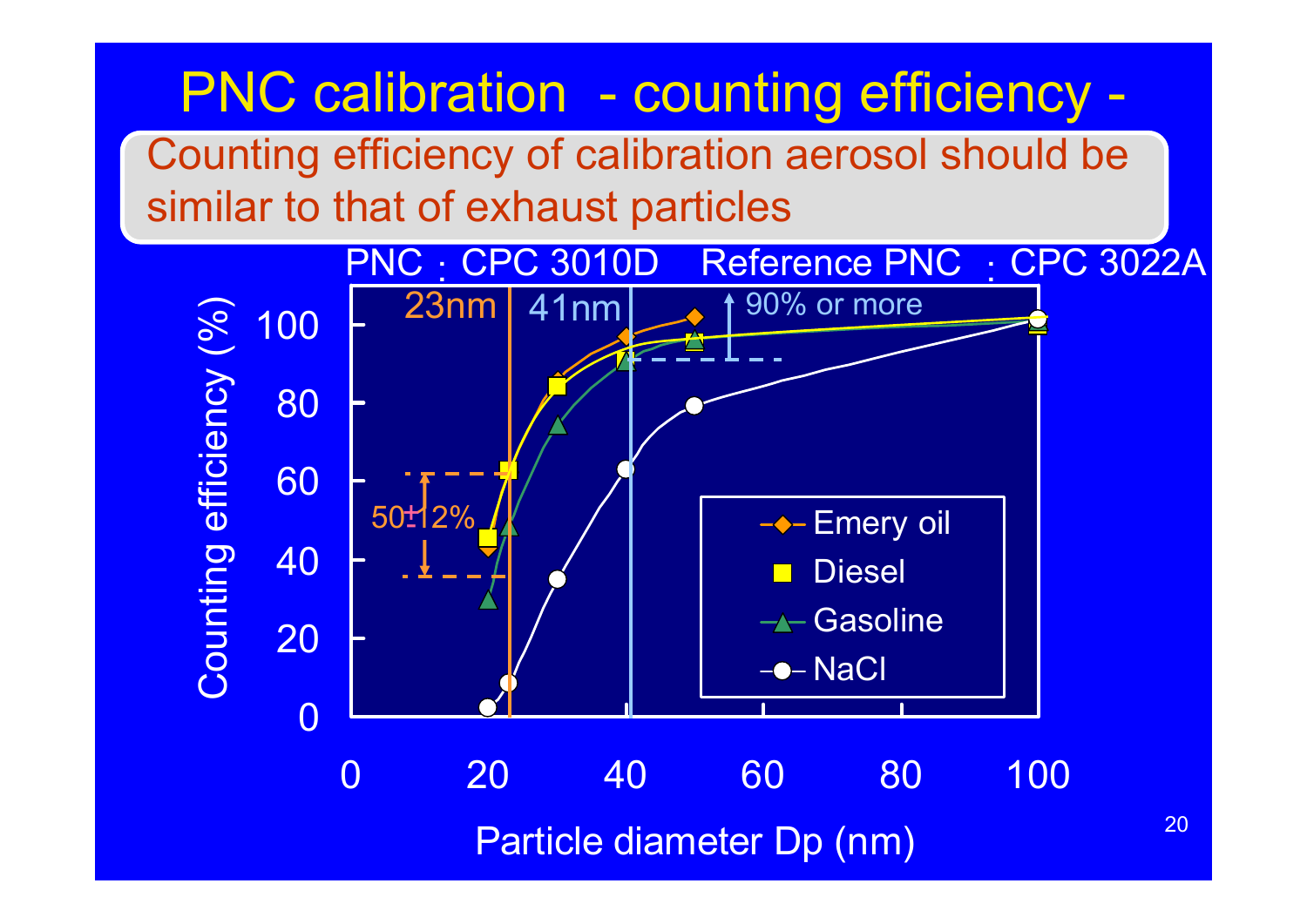# Summary(1)

#### Particle number emissions

- • Particle number emissions from diesel vehicles with DPNR and DPF are roughly similar to that of MPI.
- There is a good correlation between PM and PN. Particle number emission decreases as PM mass is reduced by DPF introduction into the diesel vehicles.

#### Measurement accuracy

 $\bullet$  Reproducibility of particle number measurement is better than that of PM mass measurement below 1mg/km.